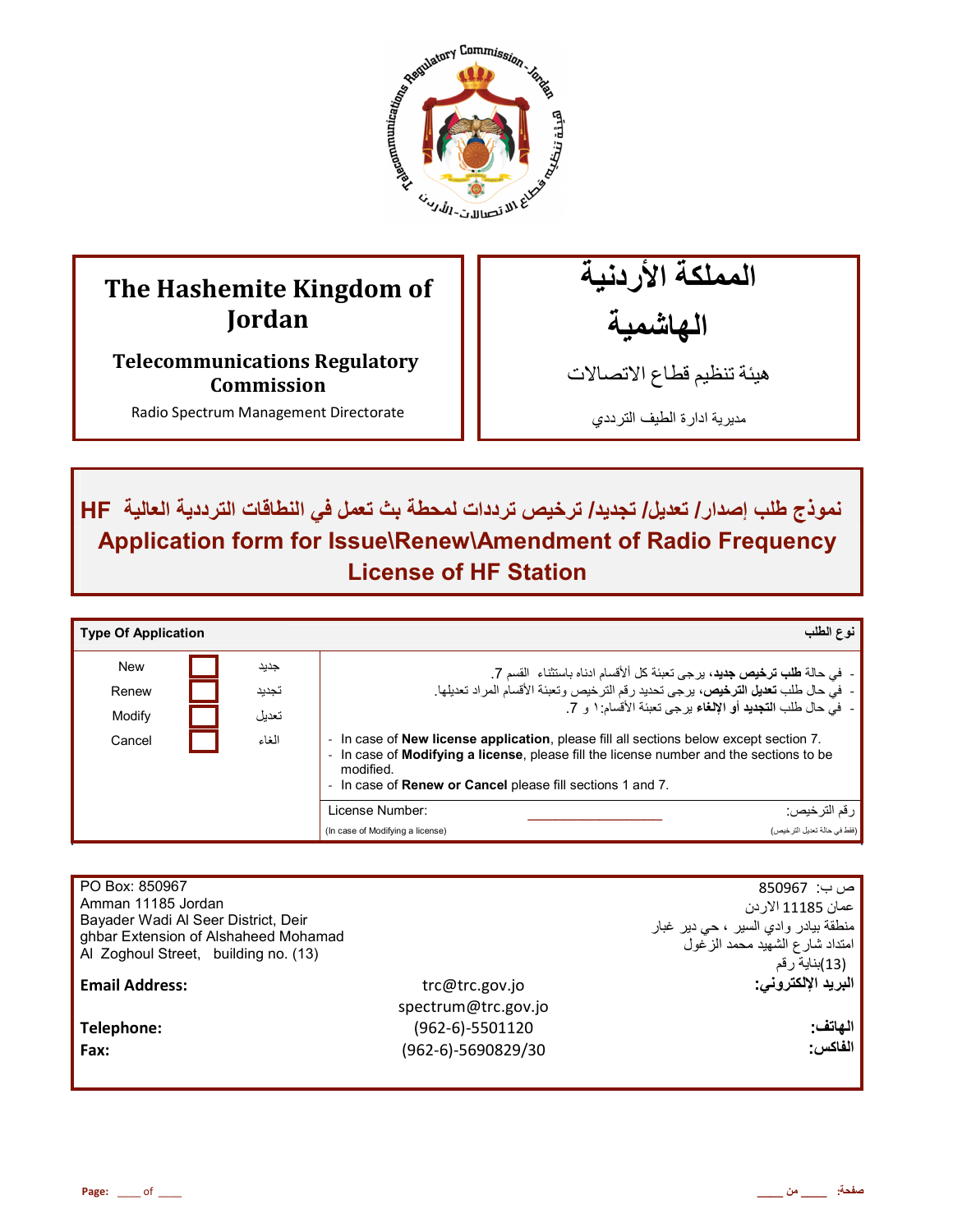

# دائرة إدارة الطيف الترد*دي* **Radio Spectrum Management Department**

#### نموذج طلب إصدار / تعديل/ تجديد/ ترخيص ترددات لمحطة بث تع*م*ل في النطاقات الترددية العالية HF

 **Application form for Issue\Renew\Amendment of Radio Frequency License of HF Station**

رم رf &دم اط\*ب: **\_\_\_\_\_\_\_\_\_\_\_\_\_\_\_\_\_\_\_\_\_\_** :number Reference Applicant

İ

| <b>11.</b><br>Administrative Information (to be filled by Applicant) |                                                                                                                                                                                                                                                                                                                                  |                |                   |                 | معلومات ادارية (تعبأ من قِبل مُقدم الطلب) |                 |
|----------------------------------------------------------------------|----------------------------------------------------------------------------------------------------------------------------------------------------------------------------------------------------------------------------------------------------------------------------------------------------------------------------------|----------------|-------------------|-----------------|-------------------------------------------|-----------------|
| 1.1                                                                  | اسم المرخص له / Licensee Name                                                                                                                                                                                                                                                                                                    |                |                   |                 |                                           |                 |
| 1.2                                                                  | رمز المستخدم / User ID<br>(Fill "Applicant Identification form", in case you are a new applicant or you do not have<br>your User ID) /<br>(الرجاء تعبئة "طلب تحديد هوية مقدم الطلب " في حال كنت تقدم طلب لأول مرة أو لا تعرف رمز المستخدم الخاص بك)                                                                              |                |                   |                 |                                           |                 |
| 1.3                                                                  | الشخص المخول بالتوقيع / Authorized Person                                                                                                                                                                                                                                                                                        |                |                   |                 |                                           |                 |
| 1.4                                                                  | المسؤل التقني / Technical Contact                                                                                                                                                                                                                                                                                                |                |                   |                 |                                           |                 |
|                                                                      | أتعهد بأن المعلومات المذكورة في هذا الطلب وأيّ معلومات أخرى مرفقة به، هي معلومات صحيحة. كما أنني أتعهد بأنني اطلعت على جميع القوانين والقرارات<br>والشروط المنظمة للترخيص الراديوي والتي يجب على الإلتزام بها لحين صدور هذا الترخيص.                                                                                             |                |                   |                 |                                           |                 |
|                                                                      | I certify that the information on this form and any other information given in support of this application are correct. I also certify that I<br>have read the TRC Regulations and the licensing terms and conditions Specified by the TRC which I shall abide by throughout the<br>process until issuance of the radio license. |                |                   |                 |                                           |                 |
|                                                                      |                                                                                                                                                                                                                                                                                                                                  |                |                   |                 |                                           |                 |
|                                                                      | Date Of Submission:                                                                                                                                                                                                                                                                                                              |                | تاريخ تقديم الطلب | Signature/Seal: |                                           | النو قيع/الختم: |
|                                                                      |                                                                                                                                                                                                                                                                                                                                  | dd / mm / yyyy |                   |                 |                                           |                 |

| For Administrative use Only<br>2. |                                                                                        |                |                     |            | للاستخدام الاداري <u>فقط</u> |
|-----------------------------------|----------------------------------------------------------------------------------------|----------------|---------------------|------------|------------------------------|
| 2.1                               | المرجع /TRC Reference Number                                                           |                |                     |            |                              |
| 2.2                               | Name of TRC Employee who received the application/<br>إسم موظف الهيئة الذي استلم الطلب |                |                     |            |                              |
| Date of Application<br>receipt:   |                                                                                        | dd / mm / yyyy | تاريخ استلام الطلب: | Signature: | التوقيع:                     |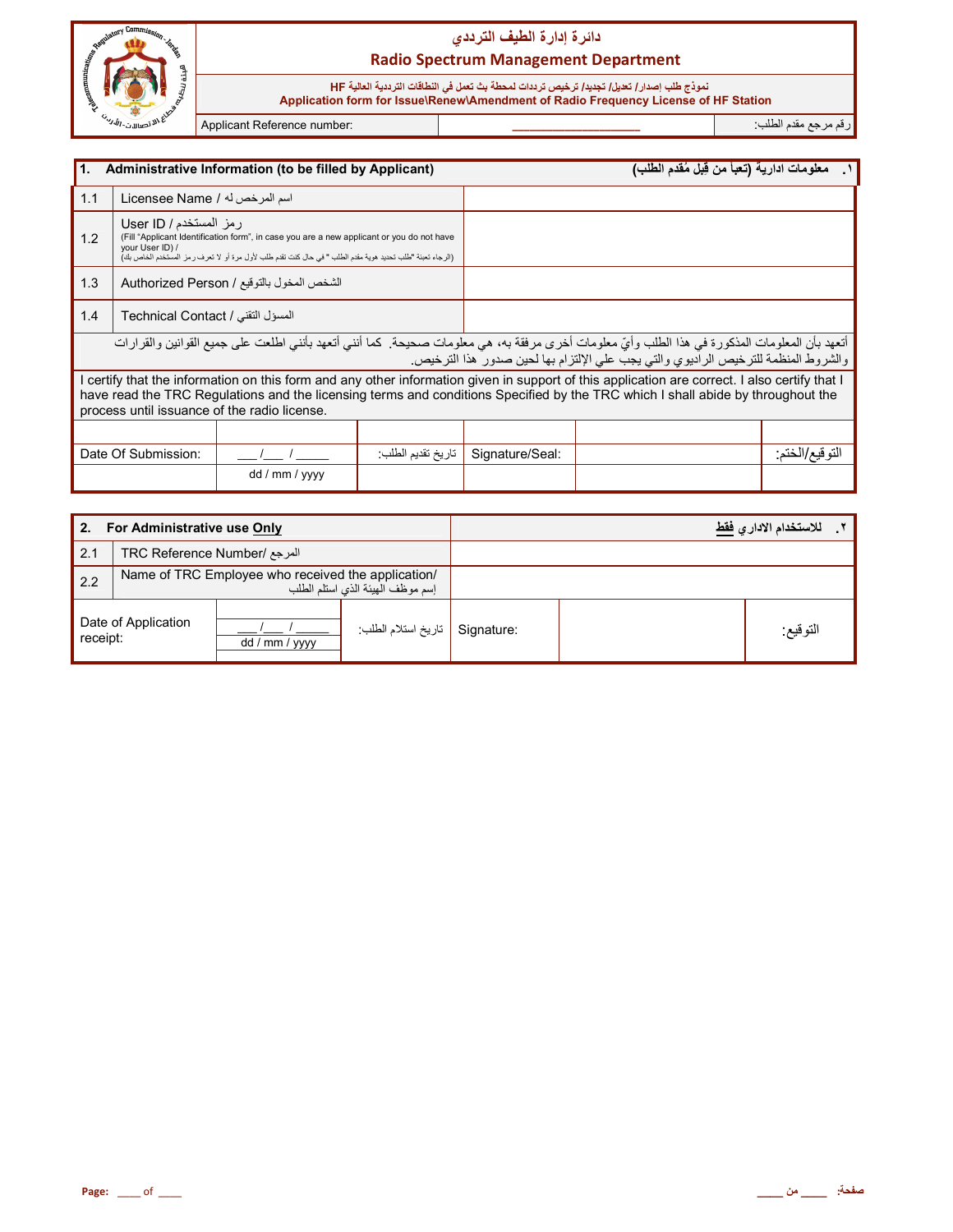

# دائرة إدارة الطيف الترددي **Radio Spectrum Management Department**

نعوذج طلب إصدار/ تعيل/ تجديد/ ترخيص ترددات لمحطة بث تعمل في النطاقات الترددية العالية HF<br>Application form for Issue\Renew\Amendment of Radio Frequency License of HF Station

Applicant Reference number:

رقم مرجع مقدم الطلب<sup>.</sup>

| l3. | <b>Station Geographical Information</b> | ٣_ المعلومات الجغرافية للمحطة القاعدية |
|-----|-----------------------------------------|----------------------------------------|
| 3.1 | اسم الموقع / Site name                  |                                        |
| 3.2 | خط الطول / Longitude                    | F<br>Min.<br>Deg.<br>Sec.              |
| 3.3 | خط العرض / Latitude                     | N<br>Deg.<br>Min.<br>Sec.              |

|     | 4. Station Specific Technical Information                        | تفاصيل المعلومات التقنية لكل محطة |  |
|-----|------------------------------------------------------------------|-----------------------------------|--|
| 4.1 | Effective Radiated Power (ERP) [dBW] / [dBW]<br>* القدر ة المشعة |                                   |  |

| 5.  | <b>Equipment Details</b>                                                     | _ _ تفاصيل الأجهز ة |
|-----|------------------------------------------------------------------------------|---------------------|
| 5.1 | Manufacturer of the main equipment/<br>, * الشر كة المصنِّعة للجهاز الرئيسي  |                     |
| 5.2 | * طراز الجهاز الرئيسي/ Model of the main equipment                           |                     |
| 5.3 | Manufacturer of the standby equipment/<br>الشر كة المصنِّعة للجهاز الإحتياطي |                     |
| 5.4 | طراز الجهاز الإحتياطي/ Model of the standby equipment                        |                     |

| I 6.<br>Antenna details |                                                                   | <mark>. المسل</mark> الموائيات |
|-------------------------|-------------------------------------------------------------------|--------------------------------|
| 16.1                    | * رمز الهوائي / Antenna Code                                      |                                |
| 6.2                     | تعريف الهوائي / Antenna Definition                                |                                |
| 6.3                     | " سعت الإشعاع الأقصى [°] / [°] Azimuth of Maximum Radiation [°] / |                                |
| 6.4                     | Slew Angle [°] / [°]   Slew Angle                                 |                                |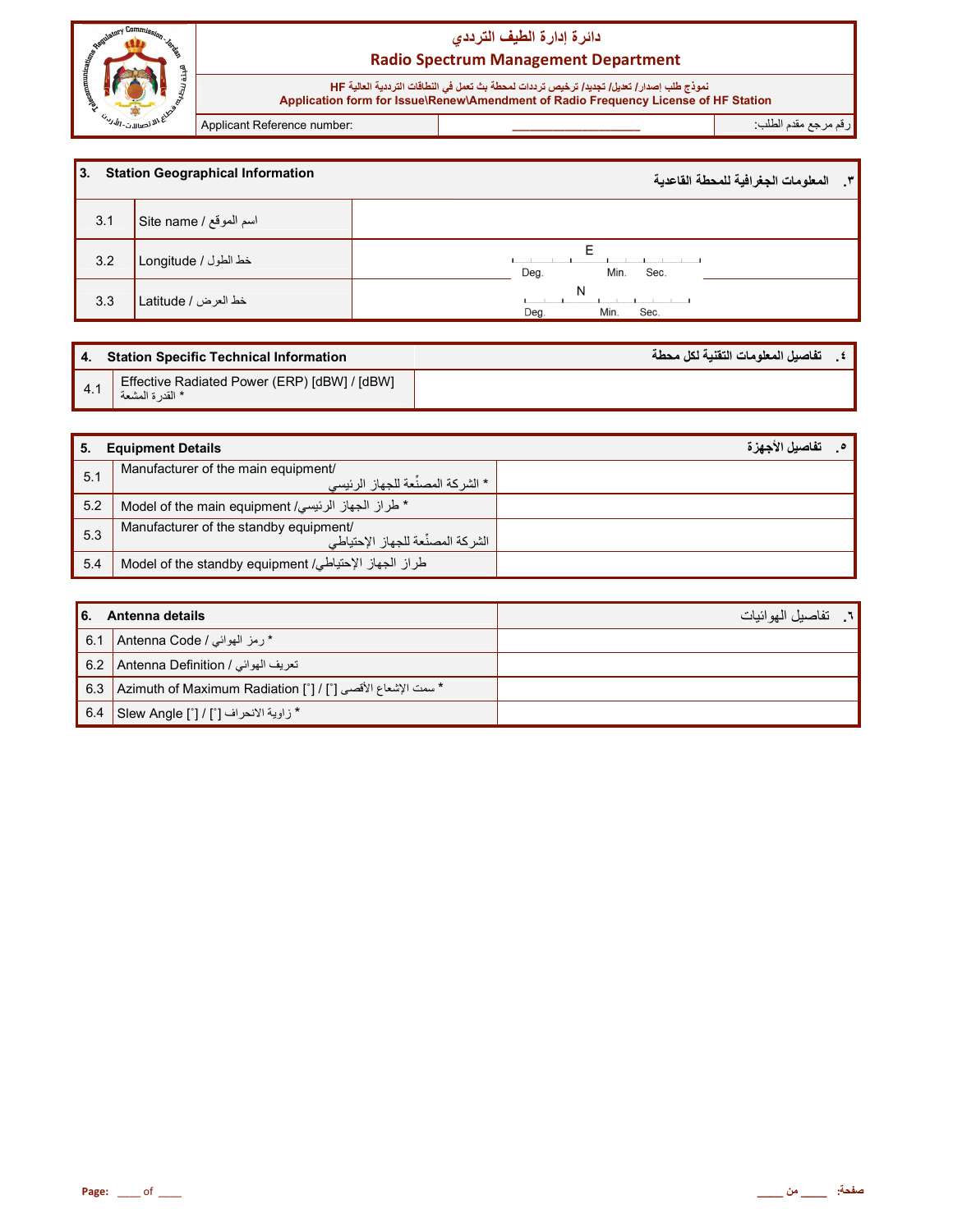

# دائرة إدارة الطيف الترددي **Radio Spectrum Management Department**

نموذج طلب إصدار/ تعليل/ تجديد/ ترخيص ترددات لمحطة بث تعمل في النطاقات الترددية العالية HF<br>Application form for Issue\Renew\Amendment of Radio Frequency License of HF Station

Applicant Reference number:

رقم مرجع مقدم الطلب<del>.</del>

|      | 7. License(s) List                     |               | ً ٧.     قائمة التراخيص             |
|------|----------------------------------------|---------------|-------------------------------------|
|      | (fill only in case of Renew or Cancel) |               | (تعبأ فقط في حالة التجديد أو الغاء) |
|      | 7.1                                    | 7.2           |                                     |
| $\#$ | License Number/                        | Expiry Date / |                                     |
|      | رقم الترخيص                            |               | تاريخ انتهاء الصلاحية               |
|      |                                        | $1 \quad 1$   |                                     |
|      |                                        |               |                                     |
|      |                                        |               |                                     |
|      |                                        |               |                                     |
|      |                                        |               |                                     |
|      |                                        |               |                                     |
|      |                                        |               |                                     |
|      |                                        |               |                                     |
|      |                                        |               |                                     |
|      |                                        |               |                                     |
|      |                                        |               |                                     |
|      |                                        |               |                                     |
|      |                                        |               |                                     |
|      |                                        |               |                                     |
|      |                                        |               |                                     |
|      |                                        |               |                                     |
|      |                                        |               |                                     |
|      |                                        |               |                                     |
|      |                                        |               |                                     |
|      |                                        |               |                                     |
|      |                                        |               |                                     |
|      |                                        |               |                                     |
|      |                                        |               |                                     |
|      |                                        |               |                                     |
|      |                                        |               |                                     |
|      |                                        |               |                                     |

#### Remarks:

If needed please use more than one copy of this page.  $\pm$  .

<mark>ملاحظات:</mark><br>\_\_\_\_\_\_ عند الحاجة يرجى استعمال اكثر من نسخة من هذه الصفحة<sub>.</sub>